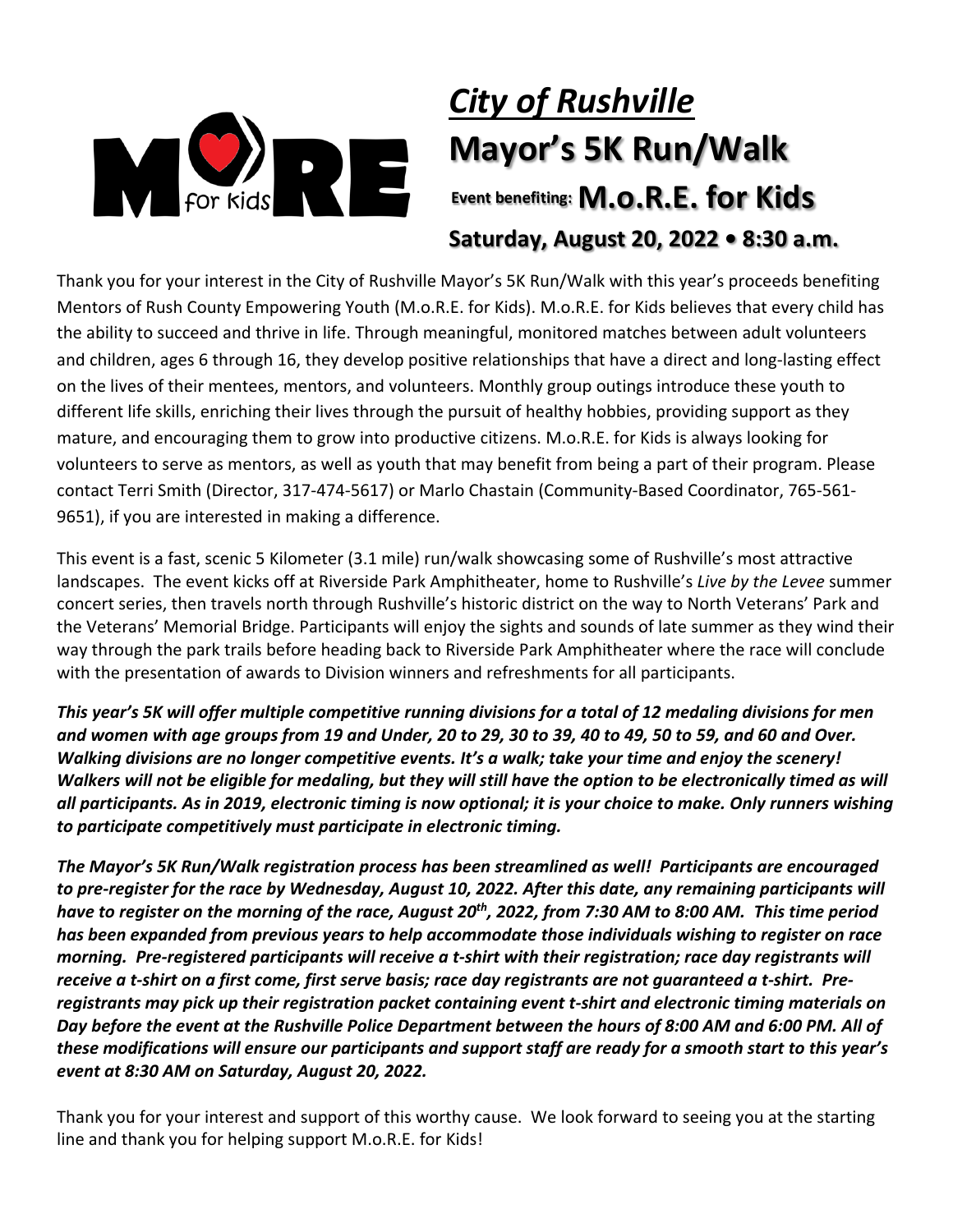

## *City of Rushville* **Mayor's 5K Run/Walk**

**Event Benefiting: M.O.R.E. for Kids Saturday, August 20, 2022 • 8:30 a.m.**

### **Important Race Information!**

- Location: Riverside Park Amphitheater, 100 Backstage Drive, Rushville, Indiana 46713
- Course: 5 Kilometers (3.1 Miles) through the City of Rushville Historic District and Parks System
- Registration: Pre-Registration is *very strongly* encouraged. Pre-registration will be available until Wednesday, August 10, 2022 at Noon. Race Day Registration will be available, but participants will not receive all amenities given to pre-registered participants. Race day registrants arriving after 8:00 AM may not be allowed to participate in the event.
- Schedule: 7:30 AM Race Day Registration (ending at 8:00 AM) 8:30 AM – START of RACE *\*Please note participants who intend to register on Race Day must be in line to register by 8:00 AM or they will not be allowed to register to participate in the event.*
- Timing: Once again, participants may opt out of electronic timing. The only participants who must be timed are those in running divisions wishing to compete for medals. You may make your timing selection on the Registration Form.

Individuals wishing to be electronically timed must follow all rules specified by the official timers, Stuart Road Racing, LLC. Specifically:

- 1. Race bibs must be worn on the participant's chest with the number clearly visible. Race bibs may not be worn on the participant's back.
- 2. Timing chips must be worn securely on the participant's shoe and must be surrendered at the finish line to timekeepers.
- 3. At the Starting Line, Runners will line up to the front, and walkers must stay to the back of the group. This will allow a clean start for competitors and minimize potential for injuries.
- 4. Participants should stay on the right side of the course as they walk/run.
- 5. Finishers should move through the finishing gate in an orderly, single file fashion to return their timing chips and have the tear tag removed from their race bib by race officials.
- 6. Participants competing for medals within their respective divisions must be present during the awards presentation or the medal will be forfeited.

Have Fun! This event is family friendly, and all are welcome to participate. The course will accommodate strollers so feel free to bring your children!

Questions: Contact Chief Craig M. Tucker, Rushville Police Department at 765-932-3907 or via email at ctucker@cityofrushville.in.gov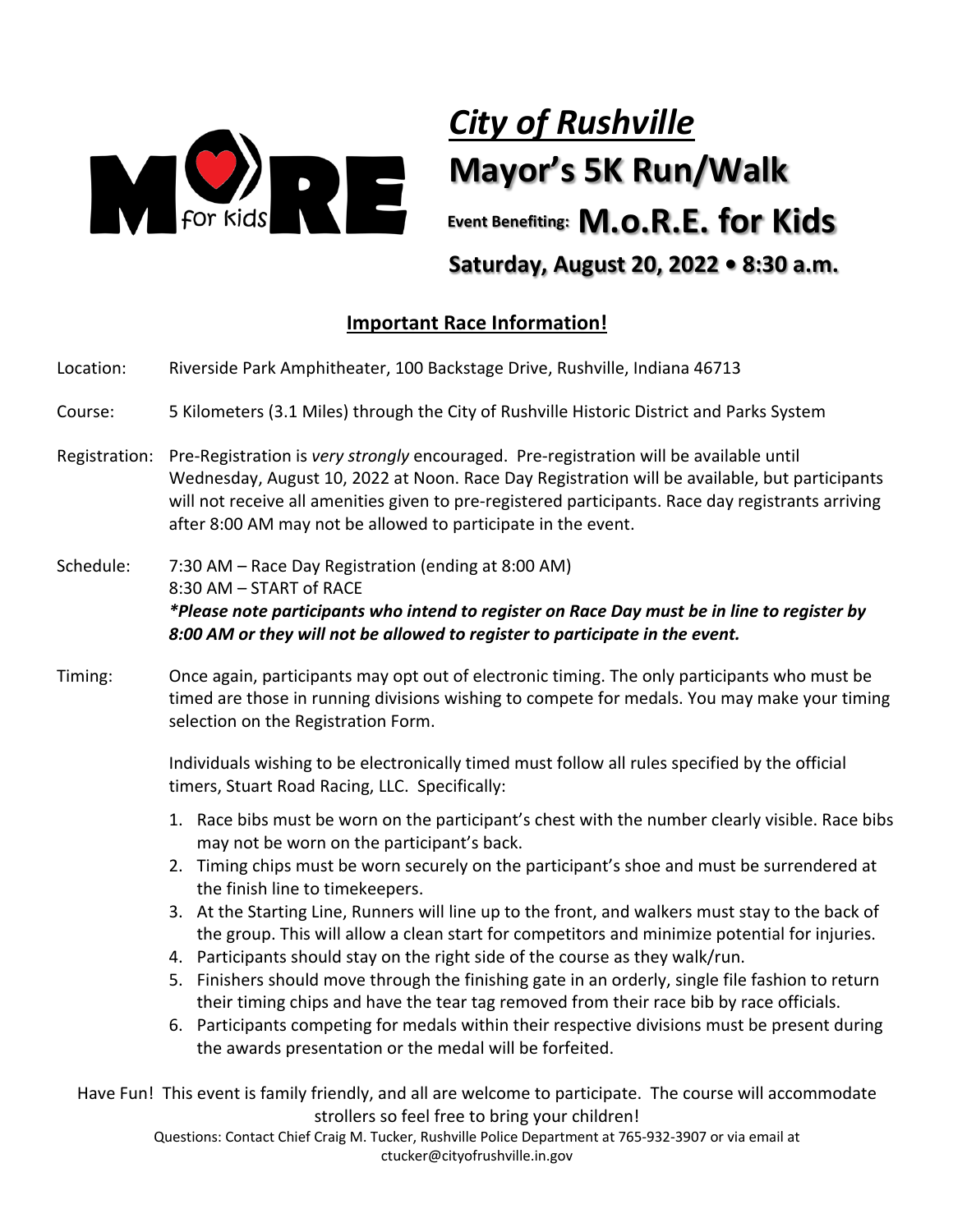

## *City of Rushville*  **Mayor's 5K Run/Walk**

**Event benefiting: M.O.R.E. for Kids** 

## **Registration Form**

| Name:                      |                                                                                                                                                                                                                                                                                                        | Walker                                                                                           | Runner (Specify One)                                                                                                                                                                                                                        |
|----------------------------|--------------------------------------------------------------------------------------------------------------------------------------------------------------------------------------------------------------------------------------------------------------------------------------------------------|--------------------------------------------------------------------------------------------------|---------------------------------------------------------------------------------------------------------------------------------------------------------------------------------------------------------------------------------------------|
| Address:                   |                                                                                                                                                                                                                                                                                                        | Phone:                                                                                           |                                                                                                                                                                                                                                             |
| City:                      |                                                                                                                                                                                                                                                                                                        |                                                                                                  | <u>State: Experimental State: Experimental State: Experimental State: Experimental State: Experimental State: Experimental State: Experimental State: Experimental State: Experimental State: Experimental State: Experimental S</u>        |
| Age:                       | Sex:<br>Male Female                                                                                                                                                                                                                                                                                    |                                                                                                  | Electronic Chip/Bib Timing: Yes No                                                                                                                                                                                                          |
| Shirt Size:                | Youth L ___ Adult S ___ Med ___ Lg ___ XL ___ 2XL ___ No T-Shirt ___                                                                                                                                                                                                                                   |                                                                                                  |                                                                                                                                                                                                                                             |
| Entry Fee:                 | \$20.00 - Adult (18 Years and Older) with T-Shirt<br>\$15.00 - Adult (18 Years and Older) without T-Shirt<br>\$15.00 - Children (17 Years and Under) T-Shirt included<br>*Extra T-Shirts available for \$10.00<br>Make checks payable to: City of Rushville<br>**Write "Mayor's Walk" on the Memo Line |                                                                                                  |                                                                                                                                                                                                                                             |
| Awards:                    | Medals for Top 3 Finishers in Each Division                                                                                                                                                                                                                                                            |                                                                                                  |                                                                                                                                                                                                                                             |
|                            | Male Runner 19 and Under<br>Male Runner 40 to 49<br>Female Runner 19 and Under<br>Female Runner 40 to 49                                                                                                                                                                                               | Male Runner 20 to 29<br>Male Runner 50 to 59<br>Female Runner 20 to 29<br>Female Runner 50 to 59 | Male Runner 30 to 39<br>Male Runner 60 and Over<br>Female Runner 30 to 39<br>Female Runner 60 and Over                                                                                                                                      |
|                            | walk this race. Furthermore, I have read and agree to the race material pertaining to timing and medaling.                                                                                                                                                                                             |                                                                                                  | Waiver: I hereby waive and release sponsors and officials of the Mayor's 5K Run/Walk from any responsibility with<br>respect to any damages or claims arising from this event. I attest that I am physically fit and have trained to run or |
| Signature:                 |                                                                                                                                                                                                                                                                                                        |                                                                                                  | Date: <u>_________________________________</u>                                                                                                                                                                                              |
|                            | (If participant is under 18, a parent/guardian must sign entry form.)                                                                                                                                                                                                                                  |                                                                                                  |                                                                                                                                                                                                                                             |
| Parent/Guardian Signature: |                                                                                                                                                                                                                                                                                                        |                                                                                                  | Date:                                                                                                                                                                                                                                       |